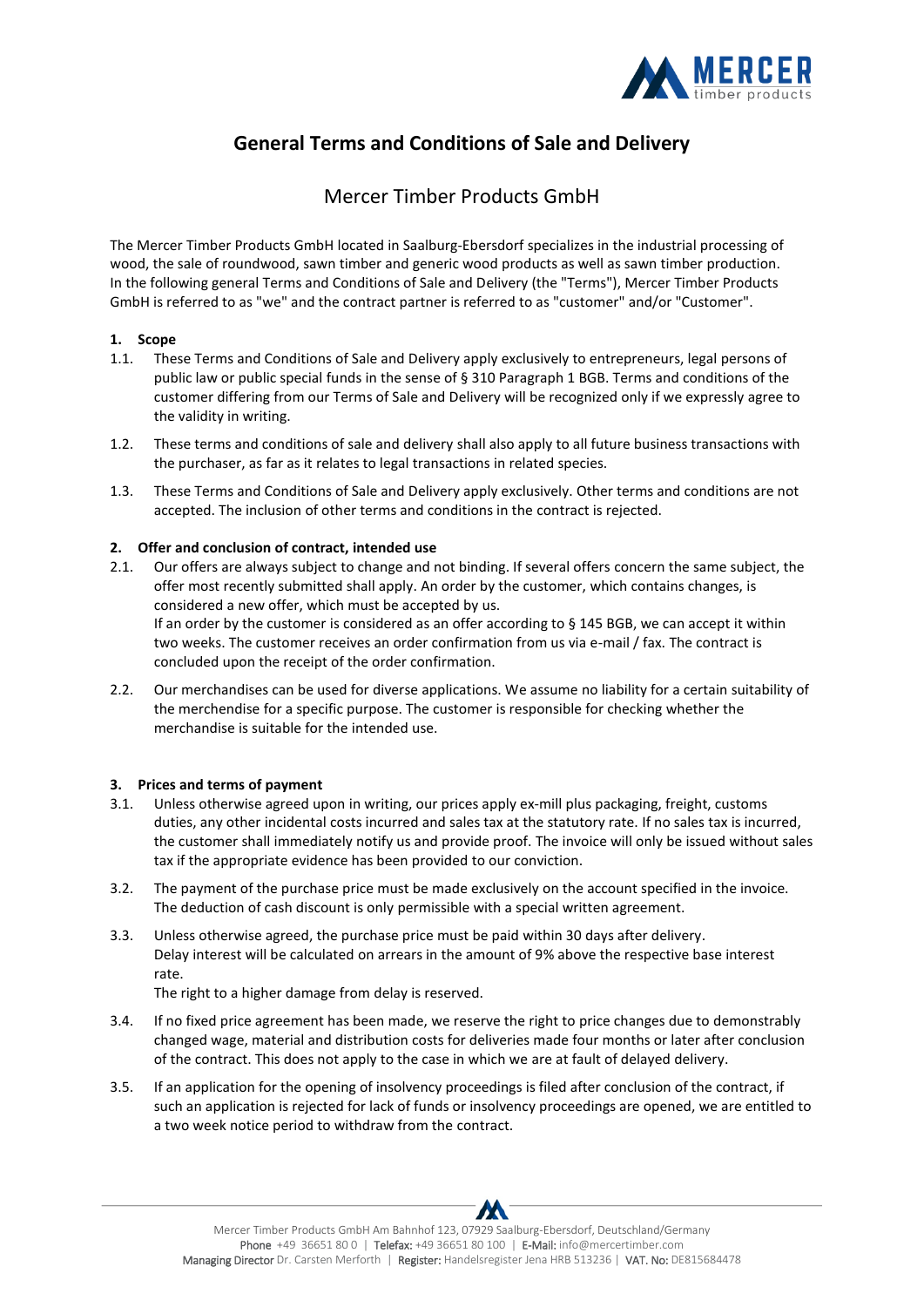

3.6. If after conclusion of the contract, we become aware that the financial circumstances of the customer have deteriorated significantly, we are entitled to request an advance payment of the entire invoice.

### **4. Offsetting, Right of Retention**

- 4.1. The customer is only entitled to exercise a right of retention to the extent that his counterclaim is based on the same contractual relationship.
- 4.2. The customer is entitled to offset only with an undisputed or legally valid claim.

### **5. Delivery Time**

- 5.1. The commencement of the delivery time stated by us presupposes the timely and proper fulfilment of the obligations of the buyer. The non-performance of the contract shall remain reserved. Exceeding the delivery date will only lead to a delay if we have received a postponement of at least 10 days from the customer; otherwise, only if a delivery date has been expressly guaranteed.
- 5.2. In the event of subsequent changes to the contract, the delivery period is extended accordingly.
- 5.3. Partial deliveries are permitted as per announcement.
- 5.4. We are liable in cases where we unintentionally or grossly negligently caused delivery delay, we shall be liable for a default of 3% of the delivery value, but not more than 15% of the delivery value for each full week of delay.
- 5.5. More or less deliveries of the agreed quantities of goods will be considered as contractually agreed up to a deviation of 10%. In such cases, however, we shall charge the purchaser the actual delivered quantity of goods and the buyer shall pay the actual delivered quantity of good.
- 5.6. In the case of force majeure or other unforeseeable, exceptional circumstances (e.g. Operating fault, strikes, lockouts, official interventions, energy supply difficulties and delays in the delivery of essential raw materials and building materials), the delivery period is extended by the duration of the delay by this event.

### **6. Transfer of risk on dispatch**

- 6.1. If the product is dispatched to the customer on the request of the customer, the risk of accidental loss or accidental deterioration of the goods shall pass to the customer upon dispatch to the customer, at the latest when leaving the mill / warehouse. This applies regardless of whether the shipment of goods is dispatched from the place of fulfilment or who bears the freight costs.
- 6.2. If the goods are returned to us by the customer, the return takes place at the risk and expense of the customer. Insurance protection by us does not exist in this case. The customer is obligated to sufficiently insure the return.

### **7. Delay of Acceptance**

If the customer is in default of acceptance or if he culpably violates other cooperation obligations, we are entitled to demand compensation for the damage incurred, including any extra charges. We reserve the right to make further claims. If the above conditions are met, the risk of accidental loss or deterioration of the purchased goods will pass to the customer at the time the customer has been in default.

### **8. Retention of Ownership**

8.1. The delivered goods are reserved goods, i.e. we retain the title to the goods delivered until the full payment arising from the delivery contract. This also applies for all future deliveries, even if we do not expressly refer to them. We are entitled to take back the purchased good if the customer behaves in breach of contract.

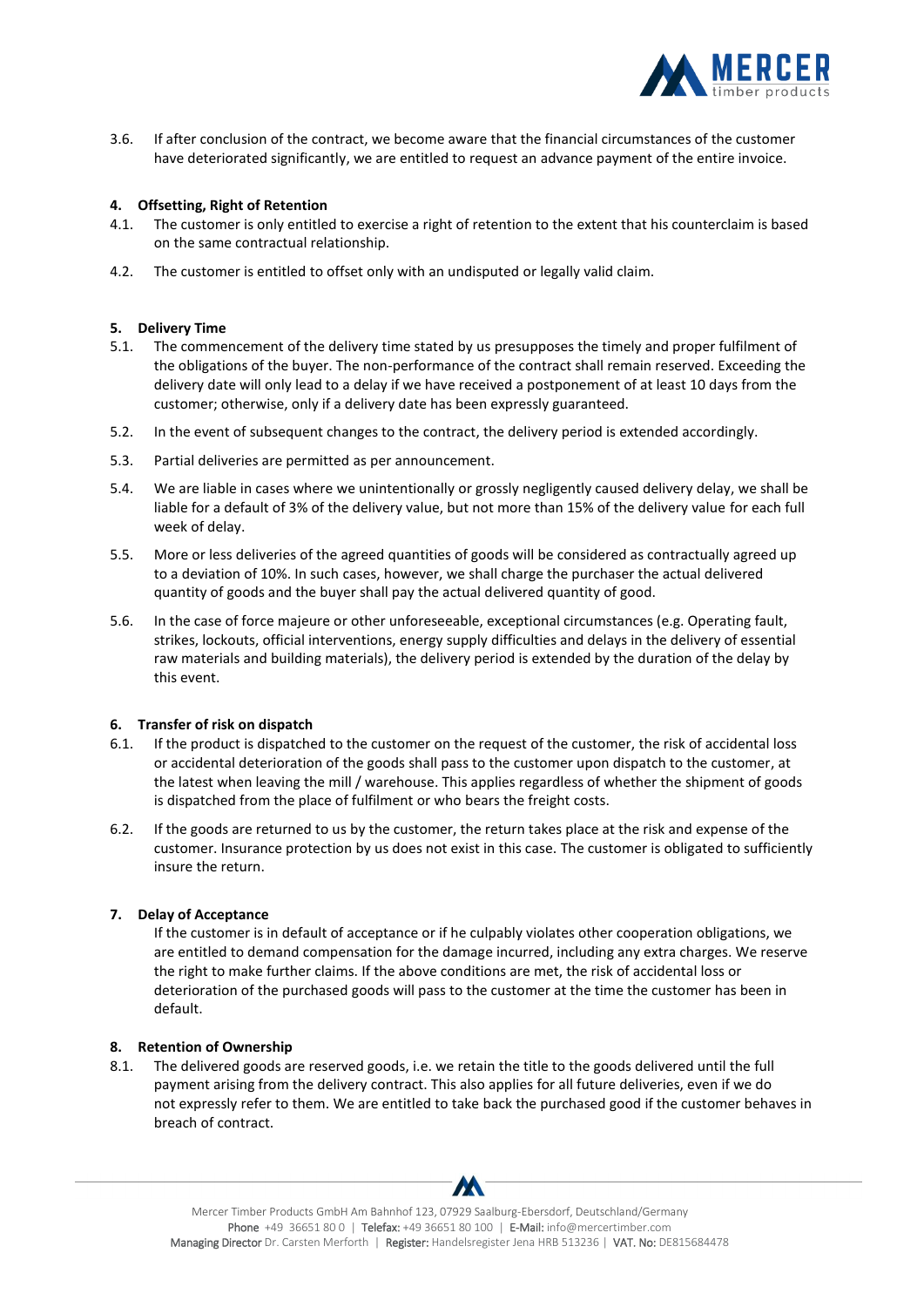

- 8.2. The purchaser is obligated, as long as the ownership did not pass to treat the reserve goods with care. In particular, he is obliged to adequately insure these goods to their replacement value, at his own expense, against theft, fire and water damage. As long as the ownership has not yet passed, the customer shall inform us immediately in writing if the delivered goods are seized or exposed to any other interventions by third parties. If the third party is not in a position to reimburse us the judicial and extrajudicial costs of a claim, the customer is liable for the loss incurred by us.
- 8.3. The customer is entitled to resell the reserved goods in an ordinary course of business. The customer assigns the claims against the purchaser from the resale of the reserved goods to us in the amount of the agreed final invoice amount (including sales tax). This assignment applies regardless of whether the reserved goods was sold with or without further processing. The customer shall remain authorized to collect the receivable even after the assignment. Our authority to collect the claim ourselves remains unaffected. However, we will not collect the claim as long as the customer meets his payment obligations from the revenue received, does not delay payment and, in particular, no application for the opening of insolvency proceedings has been filed or payments are settled.
- 8.4. The processing or transformation of the reserved goods by the customer is always carried out in the name of and on behalf of us. In this case, the customer's right of the reserved goods continues to be subject to the transformed item. If the reserved goods are combined with other objects not belonging to us, we shall acquire joint ownership to the new item in proportion to the objective value of our reserved goods to the other processed objects at the time of the processing. The same applies in case of mixing. If the mixture is carried out in such a way that the object of the customer is to be regarded as the main item, it is agreed that the customer transfers proportional co-ownership to us and keeps the resulting sole ownership or joint ownership on our behalf. To safeguard our claims against the customer, the customer also assigns to us those claims which arise from the combination of the reserved goods with a property to a third party; we accept this assignment.
- 8.5. We commit ourselves to issue the products subject to the retention of title at the customer's request, provided their value exceeds the claims to be secured by more than 20%.

#### **9. Warranty and notification of defect as well as recourse**

- 9.1. The customer must always observe that wood is a natural material. The characteristics and properties of this natural substance are to be assessed by the customer in his intended use. The characteristic as a natural substance may result in differences in structure, texture, color, etc. in wood products of the same type of wood. This does not constitute a defect. With regard to the quality of the goods, only our product description according to the offer applies.
- 9.2. Warranty rights of the customer presuppose that the customer properly fulfilled his duties under § 377 HGB. The goods must be investigated immediately after receipt for defects and deficiencies. Otherwise the goods according to § 377 HGB is deemed to be approved.
- 9.3. If, despite all care exercised, the delivered goods have a defect that already existed at the time of the transfer of risk, we will, at our option, repair the goods or deliver substitute goods, subject to timely notice of defect. We shall always be given the possibility to supply the product within a reasonable period of time (at least 4 weeks). Recourse claims remain unaffected by the above provision without limitation. We are entitled to deny remedy of the defect until our payment claims from the actual transaction have been fulfilled. Before any return of the goods, the issue should be discussed with us.
- 9.4. If the subsequent performance fails, the costumer can without prejudice to any claims for damages withdraw from the contract or reduce payment.
- 9.5. Claims for defects do not exist in the case of insignificant deviations from the agreed upon condition, in the case of only minor impairment of usability, natural wear and tear, or in the event of damage resulting after the transfer of risk as a result of faulty or negligent handling, excessive stress or special external influences not assumed under the contract. If the customer or third party changes or makes modifications to the product, there are no deficiency claims for this and the resulting consequences. If